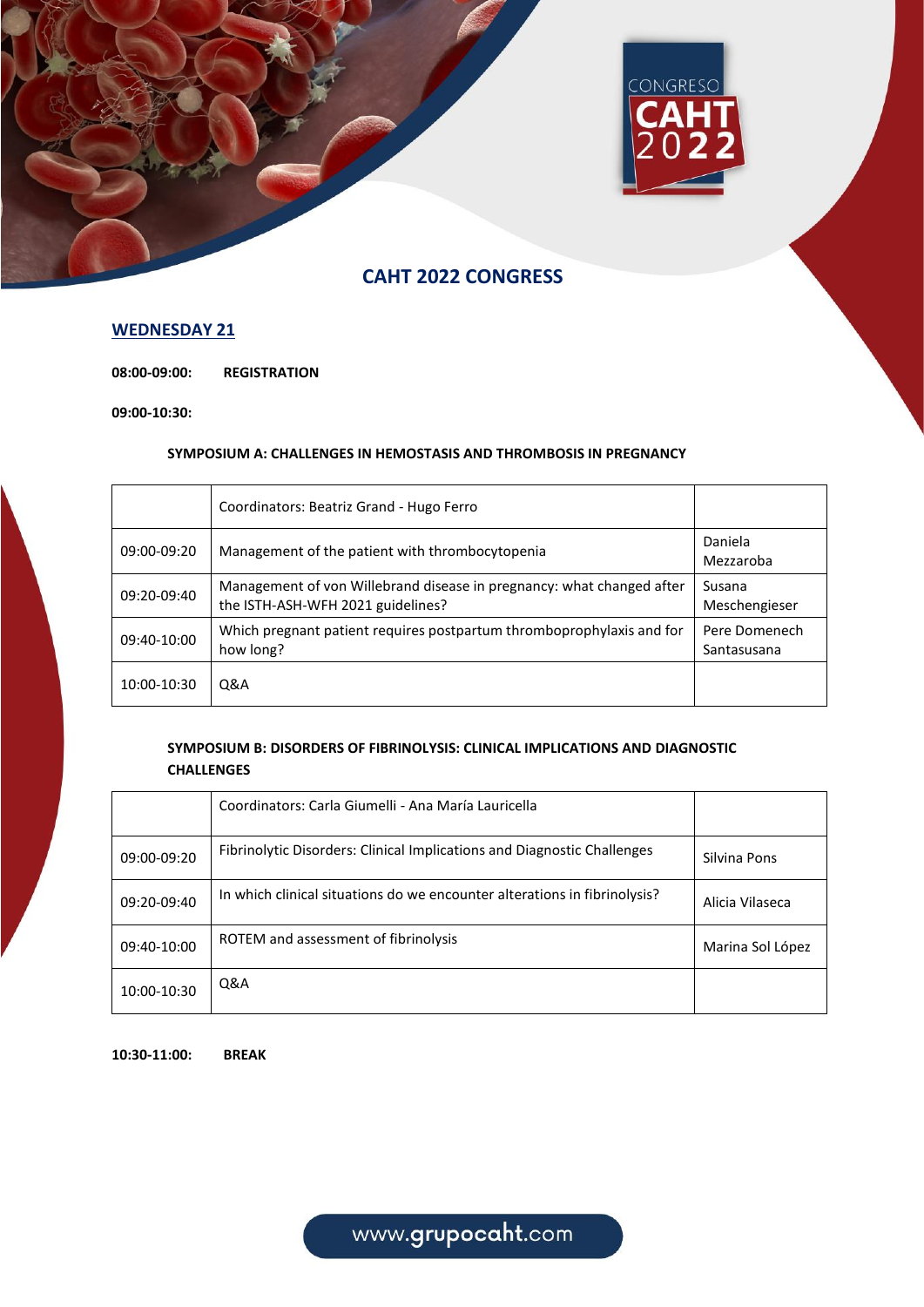

#### **11:00-12:30:**

## **SYMPOSIUM C: SPECIAL SITUATIONS IN THROMBOPROPHYLAXIS**

|             | Coordinators: Cecilia Colorio – José Luis Fedele |                  |
|-------------|--------------------------------------------------|------------------|
| 11:00-11:20 | Post-surgical extended prophylaxis               | Dolores Puente   |
| 11:20-11:40 | Extended prophylaxis in medical patients         | Alex Spyropoulos |
| 11:40-12:00 | Prophylaxis in the outpatient oncology patient   | Jorge Korin      |
| 12:00-12:30 | Q&A                                              |                  |

### **WORKSHOP I: HOW DO WE MANAGE QUALITY IN THE HEMOSTASIS LABORATORY?**

|             | Coordinators: Claudio Rosa - Eleonora Rossi                                                                |                                |
|-------------|------------------------------------------------------------------------------------------------------------|--------------------------------|
| 11:00-11:15 | Sample rejection criteria and quality indicators in the pre-analytical phase<br>in hemostasis laboratories | Mercedes Zírpoli               |
| 11:15-11:30 | Identification and control of non-conformities as an improvement tool                                      | Yolanda<br>Adamczuk            |
| 11:30-11:45 | Experience in accreditation to national agencies (OAA)                                                     | María Luisa<br>Iglesias Varela |
| 11:45-12:00 | Experience in accreditation by international agencies (CAP)                                                | Luis Barrera                   |
| 12:00-12:30 | Q&A                                                                                                        |                                |

**12:30-13:00: BREAK**

**13:00-14:00: PLENARY SESSION:** *Coordinator: Soledad Molnar* **Direct oral anticoagulants in antiphospholipid syndrome Hannah Cohen**

**14:00-15:00: SPONSORED SYMPOSIUM / LUNCH BREAK**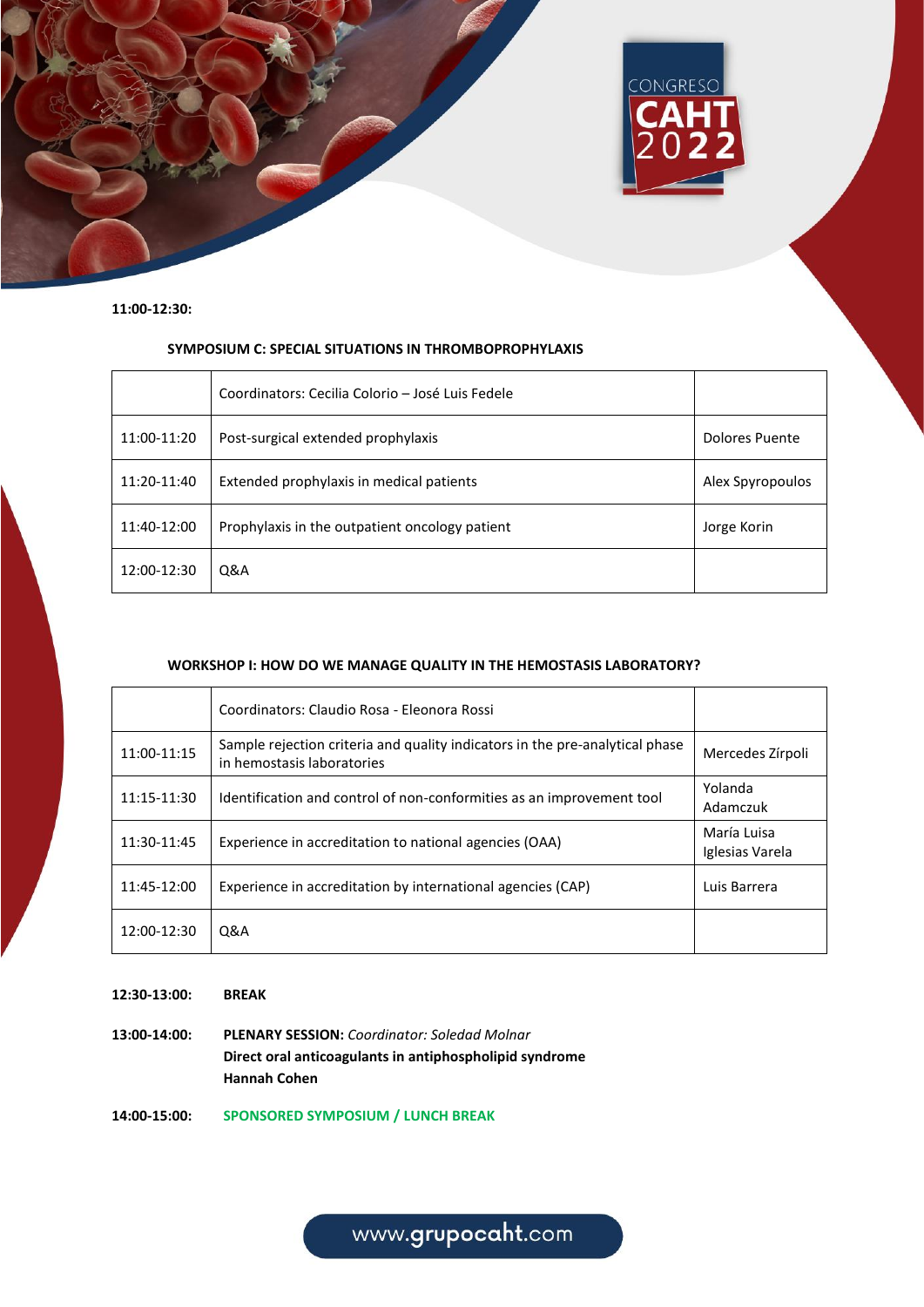

**15:00-16:30:**

### **SYMPOSIUM D: CANCER AND THROMBOSIS**

|             | Coordinators: Nora Goette - Patricia Cravero                                |                 |
|-------------|-----------------------------------------------------------------------------|-----------------|
| 15:00-15:20 | Pathophysiological and laboratory mechanisms of cancer thrombosis           | Paola D'Atri    |
| 15:20-15:40 | Management of biological therapy and risk of thrombosis                     | Alejandra Martí |
| 15:40-16:00 | Prophylaxis and antithrombotic treatment in patients with CNS<br>neoplasms. | Alberto Maneyro |
| 16:00-16:30 | Q&A                                                                         |                 |

#### **SYMPOSIUM E: PEDIATRICS**

|             | Coordinators: Graciela Schwalb - David Verón |                     |
|-------------|----------------------------------------------|---------------------|
| 15:00-15:20 | Direct Oral Anticoagulants in Pediatrics     | Leonardo<br>Brandão |
| 15:20-15:40 | Pulmonary Thromboembolism                    | Diana Altuna        |
| 15:40-16:00 | Peripheral Arterial Thrombosis               | Carolina Cervio     |
| 16:00-16:30 | Q&A                                          |                     |

- **16:30-17:00: BREAK**
- **17:00-18:00: SPONSORED SYMPOSIUM**
- **18:00-18:15: BREAK**
- **18:15-19:00: ROUVIER CONFERENCE:** *Presenter: Mirta Schattner* **Disseminated intravascular coagulation Carlos Fondevila**
- **19:00-19:15: CONGRESS OPENING**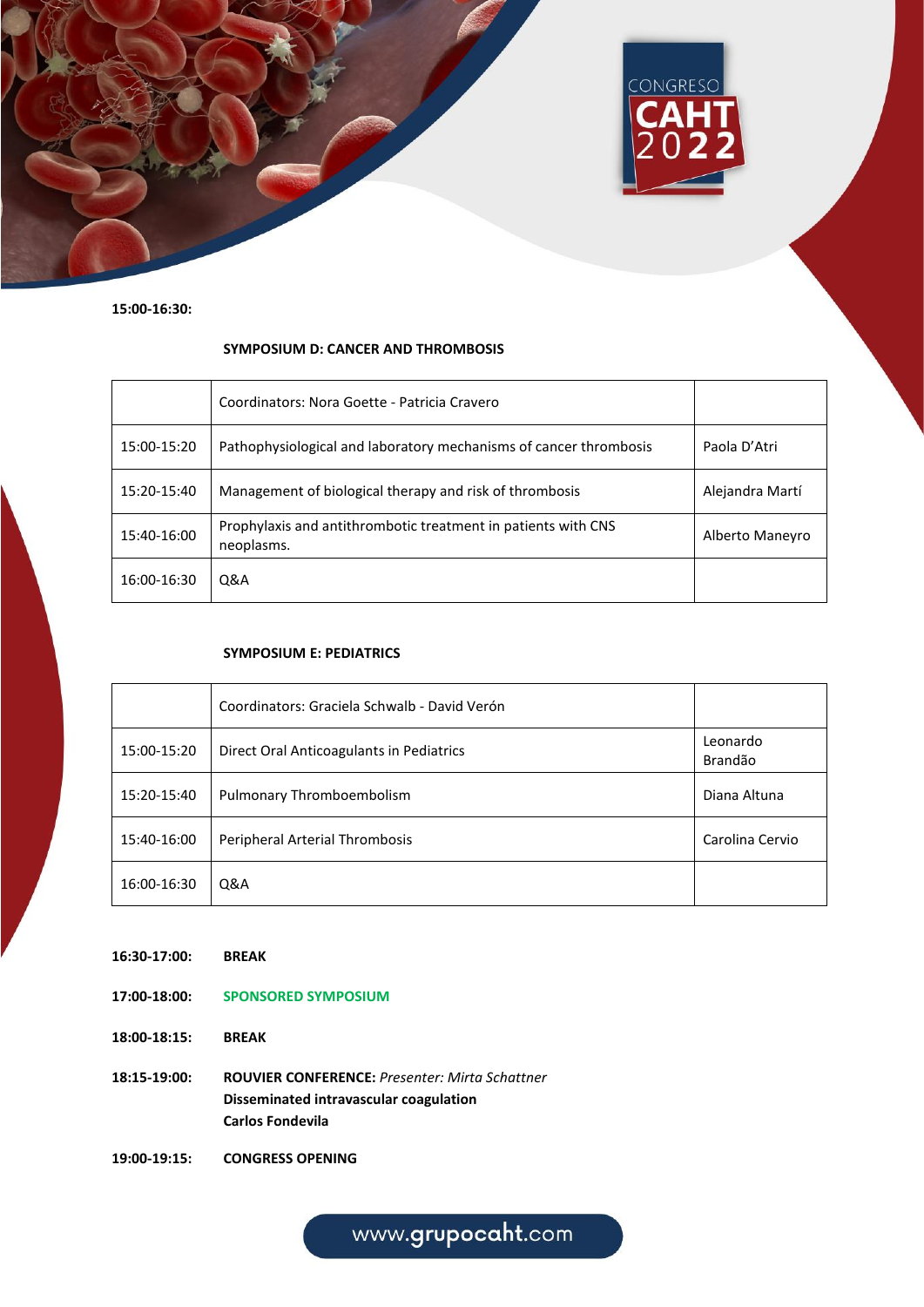

# **THURSDAY 22**

**08:00-09.00: SPONSORED SYMPOSIUM**

**09:00-10:30:**

## **DISCUSSION OF CLINICAL AND LABORATORY CASES**

Coordinators: Hugo Guglielmone - Maximiliano Villagra Panelista: Pere Domenech Santasusana

## **SYMPOSSIUM F: CARDIOLOGY**

|             | Coordinators: Luis Beligoy - Andrea Rossi                                     |                             |
|-------------|-------------------------------------------------------------------------------|-----------------------------|
| 09:00-09:20 | Clonal hematopoiesis of uncertain significance and cardiovascular<br>disease. | José Fuster                 |
| 09:20-09:40 | Chronic thromboembolic disease: the interventional cardiologist's vision      | Ignacio Seropian            |
| 09:40-10:00 | Chronic thromboembolic disease: the view of the hematologist                  | María Ester<br>Aris Cancela |
| 10:00-10:30 | Q&A                                                                           |                             |

**10:30-11:00: BREAK**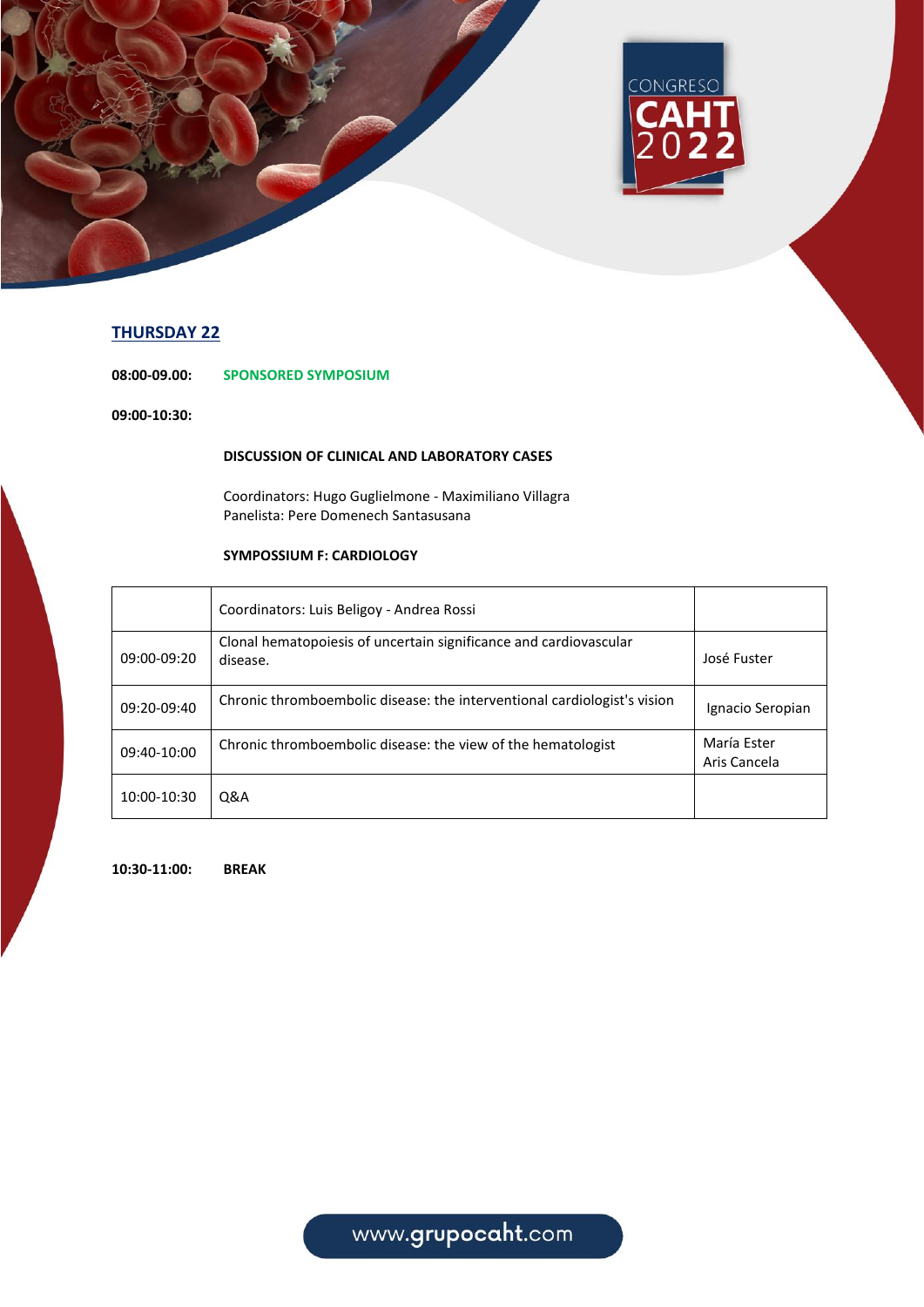

**11:00-12:30:**

### **SYMPOSSIUM G: COVID-19 AND THROMBOSIS**

|             | Coordinators: José Ceresetto - Lucía Celebrín                                               |                  |
|-------------|---------------------------------------------------------------------------------------------|------------------|
| 11:00-11:20 | Mechanisms of immunothrombosis associated with COVID-19 infection                           | Peter Lenting    |
| 11:20-11:40 | What does the laboratory offer in the management of the patient with<br>COVID-19 infection? | Marta Martinuzzo |
| 11:40-12:00 | Vaccine-associated Thrombosis-Thrombocytopenia Syndrome                                     | Carlos Fondevila |
| 12:00-12:30 | Q&A                                                                                         |                  |

- **12:30-13:00: BREAK**
- **13:00-14:00: PLENARY SESSION:** *Coordinador: Patricia Casais* **Thromboprophylaxis in COVID-19. Evidence from clinical trials Alex Spyropoulos**
- **14:00-15:00: SPONSORED SYMPOSIUM /LUNCH BREAK**

**15:00-16:00:**

### **SYMPOSSIUM H: PLATELETS AND IMMUNITY / IMMUNE THROMBOCYTOPENIA**

|             | Coordinators: Miguel Castro RÍos - Ana Glembotsky         |              |
|-------------|-----------------------------------------------------------|--------------|
| 15:00-15:20 | Role of megakaryocytes and platelets in the immune system | Rosana Marta |
| 15:20-15:45 | Management of immune thrombocytopenia during the pandemic | Daniel Fassi |
| 15:45-16:00 | Q&A                                                       |              |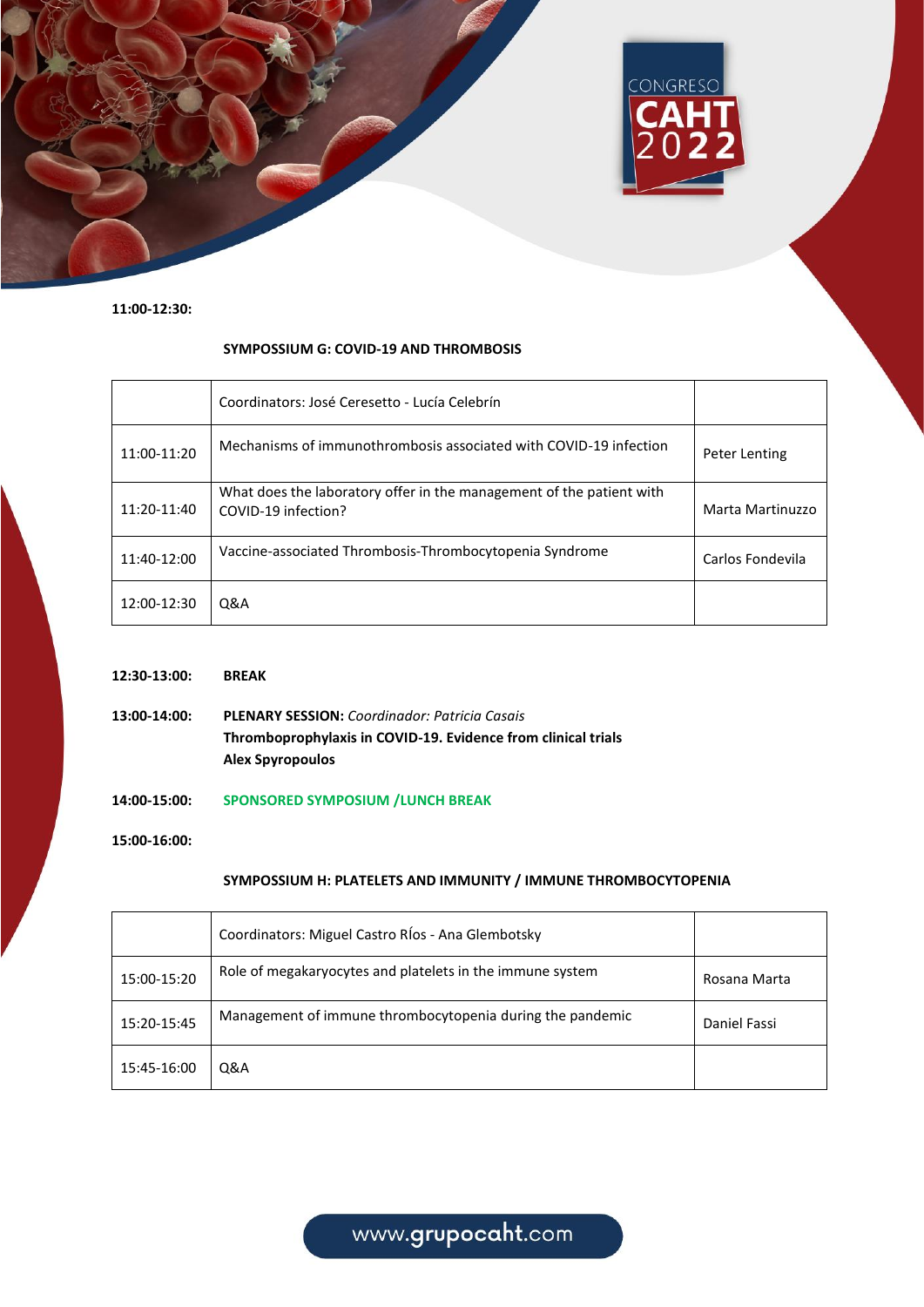

#### **SYMPOSSIUM I: HEMOSTASIS LABORATORY TOPICS**

|             | Coordinators: Luis Bastos - Analía Fernández                                                                                     |                       |
|-------------|----------------------------------------------------------------------------------------------------------------------------------|-----------------------|
| 15:00-15:15 | Thrombin Generation Assay: uses in different clinical scenarios.                                                                 | Lourdes Herrera       |
| 15:15-15:30 | Antiphospholipid syndrome: how do we determine cut-off values for<br>lupus anticoagulant, anti-Cardiolipins and anti-Beta-2-GPI? | Ricardo<br>Forastiero |
| 15:30-15:45 | Determination of ADAMTS13 and inhibitor activity in the pediatric<br>hemostasis laboratory                                       | Inés Marcone          |
| 15:45-16:00 | <b>Q&amp;A</b>                                                                                                                   |                       |

#### **16:00-17:00: SIMULTANEOUS ORAL PRESENTATIONS**

**OUTSTANDING ORAL COMMUNICATIONS (6 oral: 7 min presentation + 3 min Q&A)** *Coordinators: Ricardo Benzadón - Federico Aranda*

- **ADVANCES OF CAHTalizar grant (4 presentations)** *Coordinators: Roberto Pozner - Nora Goette*
- **17:00-17:30: BREAK**
- **17:30-18:30: SPONSORED SYMPOSIUM**
- **18:30-19:30: POSTERS PRESENTATION WITH LUNCH**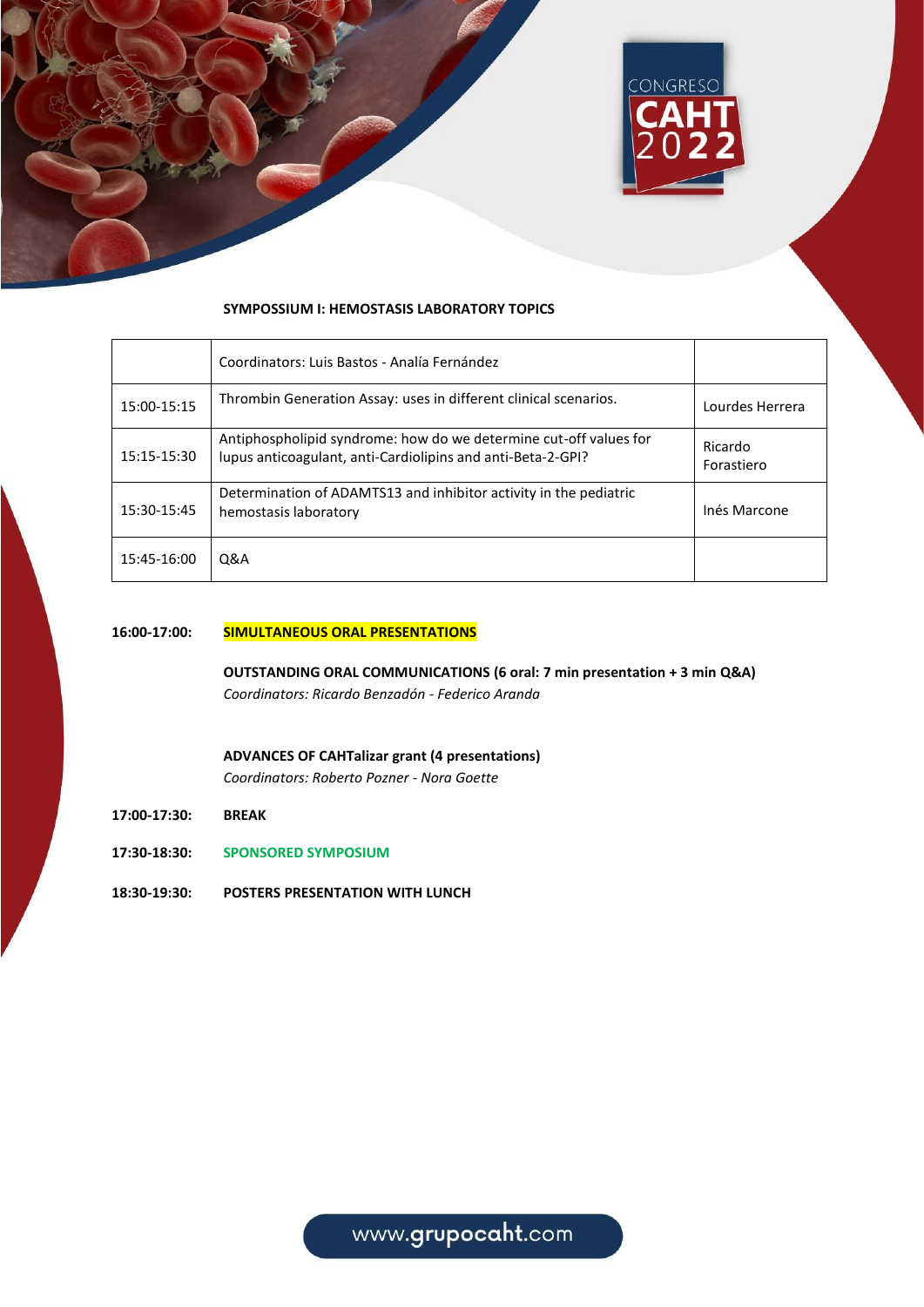

# **FRIDAY 23**

**08:00-09:00: SPONSORED SYMPOSIUM**

**09:00-10:30:**

## **WORKSHOP II: MONITORING ANTICOAGULATION**

|             | Coordinators: Germán Detarsio - Virginia Romañano                                                                                        |                        |
|-------------|------------------------------------------------------------------------------------------------------------------------------------------|------------------------|
| 09:00-09:15 | Experience with Point of Care (POC) devices in the monitoring of vitamin<br>K antagonist anticoagulants (VKA).                           | Cristina Duboscq       |
| 09:15-09:30 | How do we verify and/or calibrate the ISI in our hemostasis laboratory?<br>How do we determine the geometric mean normal?                | Silvia Cambiazzo       |
| 09:30-09:45 | How do we monitor continuous infusion pumps with unfractionated<br>heparin? In what scenarios do we need to use anti-Factor Xa activity? | Mirta Hepner           |
| 09:45-10:00 | In what situations do we need to estimate or measure the concentration<br>of direct oral anticoagulants?                                 | Alejandra<br>Scazziota |
| 10:00-10:30 | Q&A                                                                                                                                      |                        |

## **SYMPOSIUM OF THE ARGENTINE SOCIETY OF HEMATOLOGY: THROMBOSIS IN SPECIAL SITUATIONS**

|             | Coordinatorts: María del Carmen Gallo – David Luis Xavier |                    |
|-------------|-----------------------------------------------------------|--------------------|
| 09:00-09:20 | Heparin-induced Thrombocytopenia                          | Verónica Privitera |
| 09:20-09:40 | Antithrombotic Management in the Obese Patient            | Paulo Colimodio    |
| 09:40-10:00 | Thrombosis in paroxysmal nocturnal hemoglobinuria         | Inés Engelberger   |
| 10:00-10:30 | Q&A                                                       |                    |

**10:30-11:00: BREAK**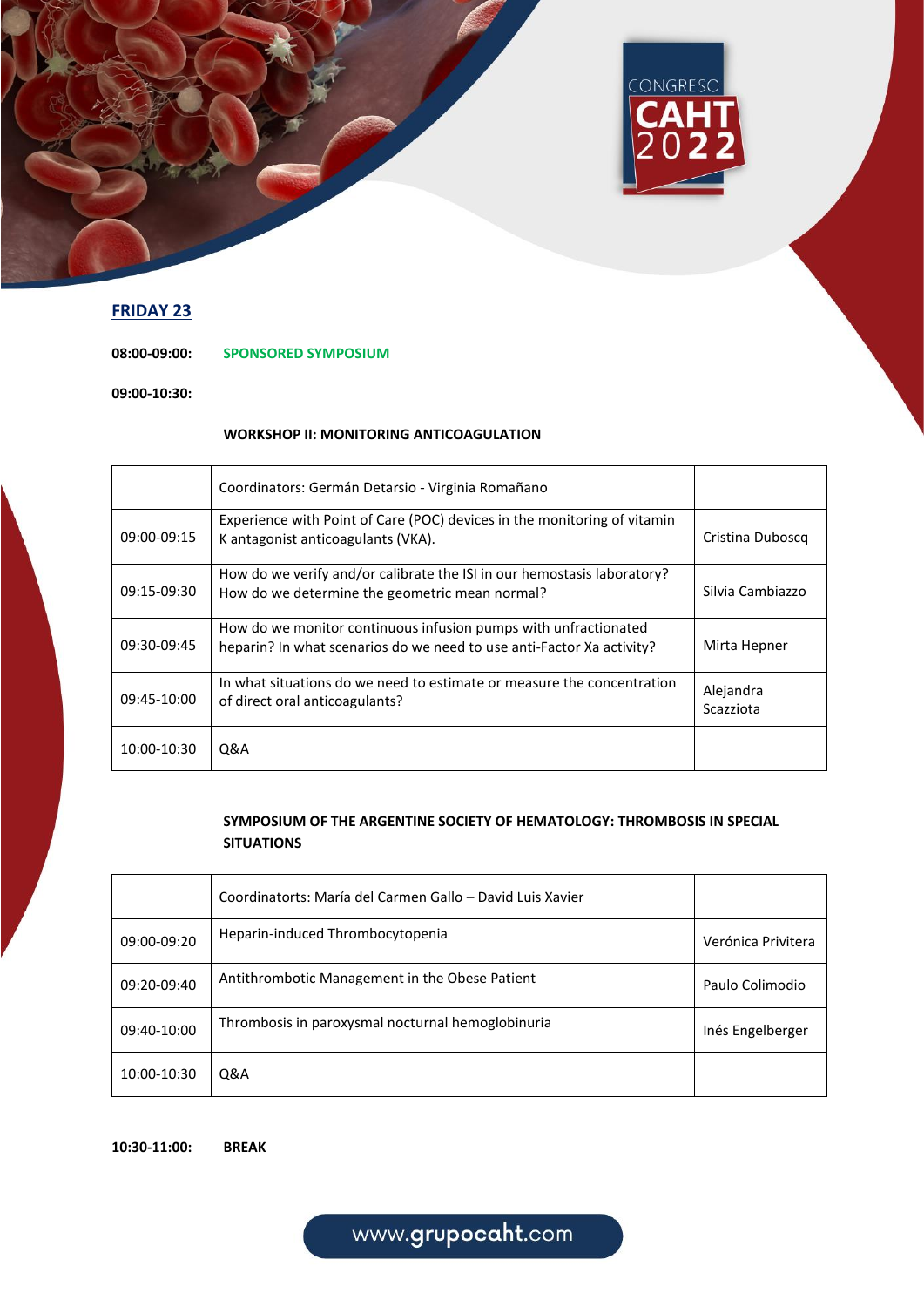



# **ISTH EDUCATIONAL COURSE**

## **FRIDAY 23**

| 16:30-18:00 | <b>SESSION I: The patient with ischemic stroke</b>          |                 |
|-------------|-------------------------------------------------------------|-----------------|
|             | Coordinators: Verónica Cortes Guerrieri - Paulo Colimodio   |                 |
| 16:30-16:50 | Pathophysiology of ischemic stroke                          | Mirta Schattner |
| 16:50-17:10 | Anticoagulant/antiplatelet therapy in APS-associated stroke | Hannah Cohen    |
| 17:10-17:30 | Management of the pediatric patient with ischemic stroke    | Alejandra Costa |
| 17:30-18:00 | Q&A                                                         |                 |

**18:00-18:30: BREAK**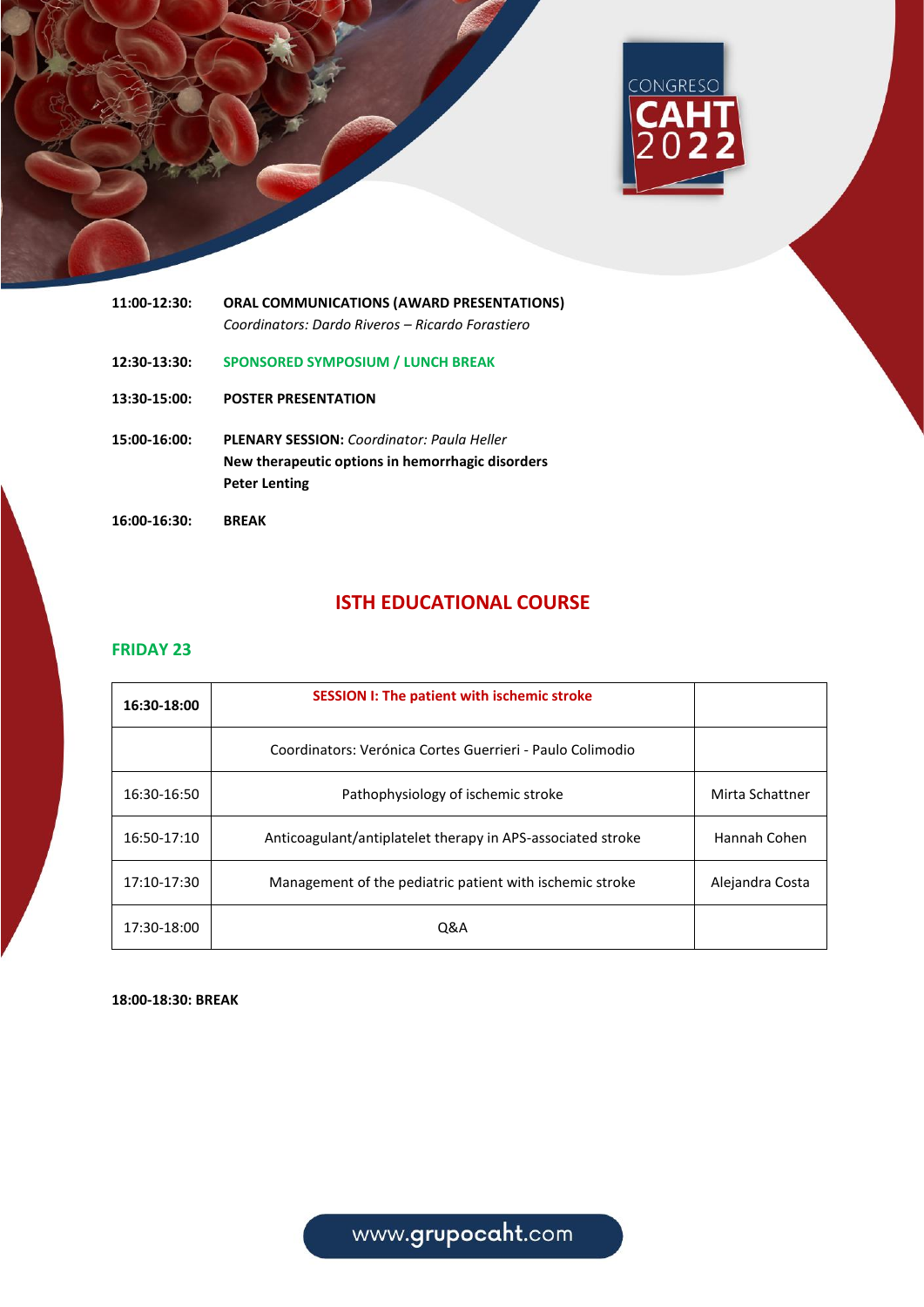

| 18:30-20:00 | SESSION II: The patient with bleeding symptoms          |                              |
|-------------|---------------------------------------------------------|------------------------------|
|             | Coordinators: Alejandra Bagues - Mirta Arias            |                              |
| 18:30-18:50 | Bleeding of unknown cause - platelet function disorders | Fabiana Alberto              |
| 18:50-19:10 | Abnormal uterine bleeding                               | Mónica González<br>Alcántara |
| 19:10-19:30 | Pospartum hemorrhage                                    | Claudia Casali               |
| 19:30-20:00 | <b>Q&amp;A</b>                                          |                              |

# **SATURDAY 24**

| 08:30-10:30 | <b>SESSION IIIa: Antiphospholipid syndrome</b>                    |                    |
|-------------|-------------------------------------------------------------------|--------------------|
|             | Coordinators: Alicia Blanco - Diana Penchasky                     |                    |
| 08:30-09:00 | Laboratory diagnosis                                              | Eliana Annetta     |
| 09:00-09:30 | Risk stratification and antithrombotic treatment in obstetric APS | Beatriz Grand      |
| 09:30-10:00 | Q&A                                                               |                    |
| 10:00-10:30 | Clinical case presentation                                        | Verónica Privitera |

**10:30-11:00: BREAK**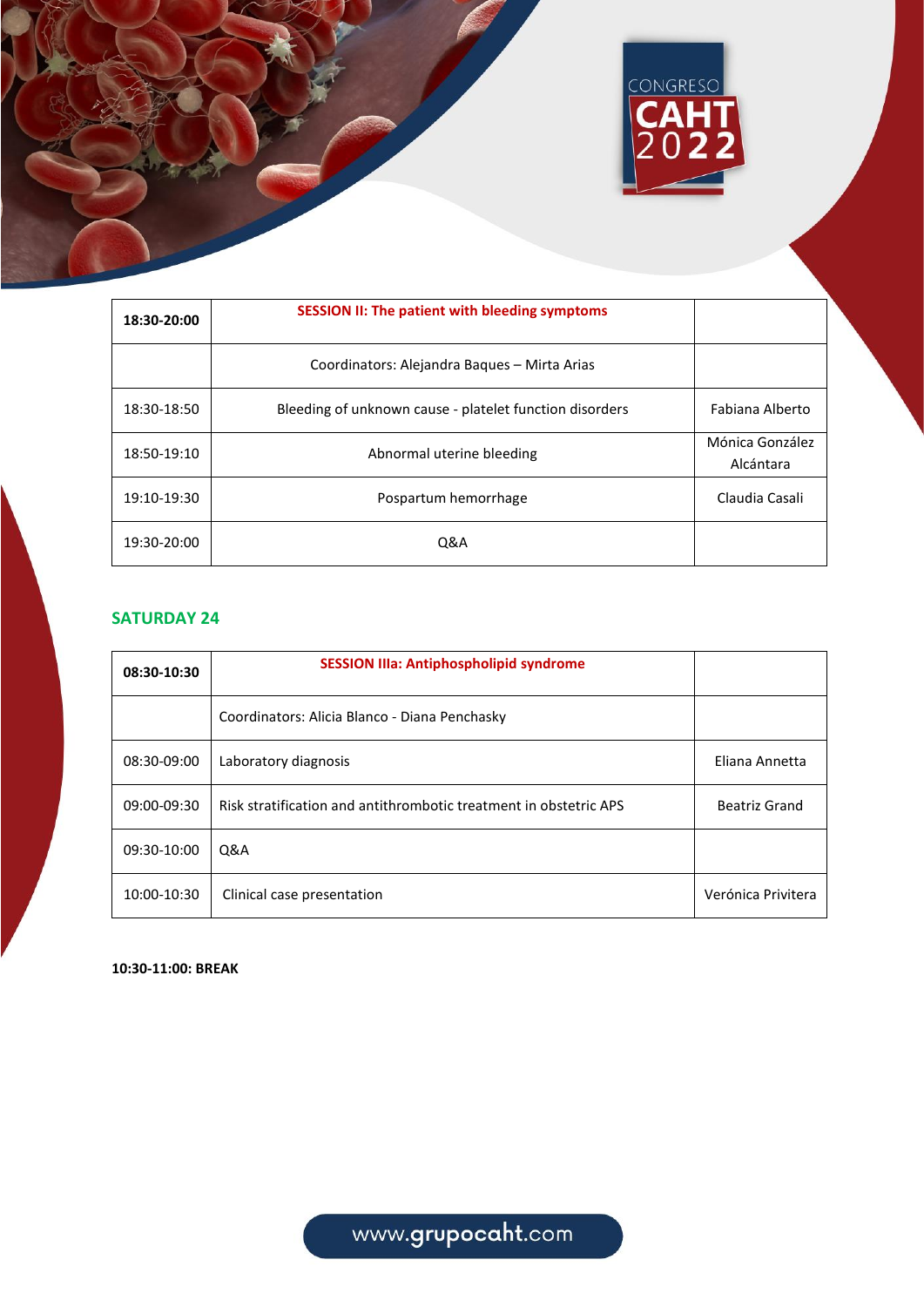|             |                                                 | CONGRESO<br><b>CAHT</b><br>2022 |  |
|-------------|-------------------------------------------------|---------------------------------|--|
| 11:00-12:30 | SESSION IIIb: Antiphospholipid syndrome - cont. |                                 |  |

| 11:UU-12:3U |                                                                    |                    |
|-------------|--------------------------------------------------------------------|--------------------|
|             | Coordinators: Alicia Blanco - Diana Penchasky                      |                    |
| 11:00-11:30 | Anticoagulant-refractory thrombotic APS                            | Hannah Cohen       |
| 11:30-12:00 | Management of the pediatric patient with antiphospholipid syndrome | Gabriela Sciucatti |
| 12:00-12:30 | Q&A                                                                |                    |

## **12:30-14:00: LUNCH BREAK**

| 14:00-16:00 | <b>SESSION IV: von Willebrand Disease</b>              |                |
|-------------|--------------------------------------------------------|----------------|
|             | Coordinators: Adriana Woods - Lucila Romero            |                |
| 14:00-14:20 | Pathophysiology                                        | Peter Lenting  |
| 14:20-14:40 | Diagnosis: What has changed since the 2021 guidelines? | Juan Pablo     |
|             |                                                        | Frontroth      |
| 14:40-15:00 | Therapy                                                | Analía Sánchez |
|             |                                                        | Luceros        |
| 15:00-15:30 | Q&A                                                    |                |
| 15:30-16:00 | Clinical case presentation                             | Htal. Garrahan |

**16:00-16:30: BREAK**